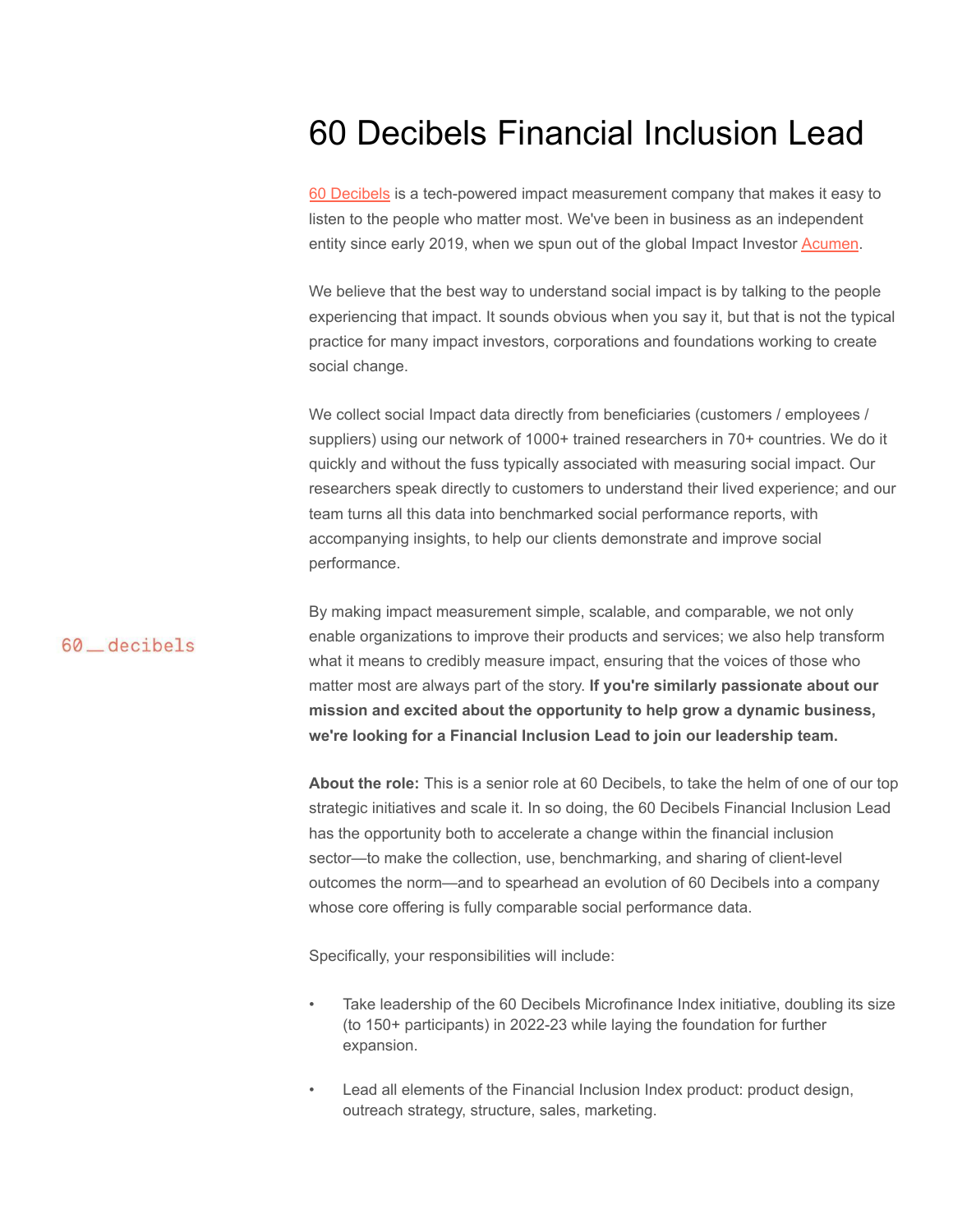- Develop the strategy for expansion of the 60dB Index- and non-Index products in financial inclusion (e.g. potentially develop and launch at 60dB FinTech Index).
- Represent 60 Decibels externally in the financial inclusion sector, developing relationships with leading industry bodies and increasing the 60dB share of voice with key partners, industry bodies, and in the media.
- Run point on 60dB financial inclusion project work globally, interacting closely with team members on all aspects of product design and execution.
- Partner closely with 60dB Sector Leads (Kat Harrison, Venu Aggarwal) and with the 60dB Managing Director (Kasia Stochniol), as well as with the 60dB CEO (Sasha Dichter) on all aspects of client work, ensuring consistently improve our standard of work across the board.
- Generate new business opportunities with prospective clients in financial inclusion, and take ownership of the end-to-end sales cycle: lead generation, getting the first meeting, communicating 60 Decibels' value proposition, writing proposals, and closing sales
- Model our company values

One final note about the responsibilities for this role: to date, 60 Decibels' work in financial inclusion, and the 60dB Microfinance Index in particular, has been led by our Co-Founder and CEO, Sasha Dichter. This newly-created role is an opportunity to partner closely with Sasha, and then ultimately to take full ownership of 60dB's work in financial inclusion.

**About You:** First and foremost, you bring compassion and dedication to this work because it matters to you.

You are an established thought leader in financial inclusion, someone who is as comfortable talking with investors and LPs; C-suite leaders of MFIs and fintechs; and microfinance and financial inclusions clients around the world.

You are an effective salesperson and communicator who thrives on getting out there and spreading the word about what 60 Decibels has to offer and why it matters.

You're a problem-solver and builder. Our product is serving a specific need in our market, and we're seeking to expand that. You will bring significant direct experience and an established network of professional contacts through 10+ years working in

financial inclusion or impact investing.

### 60 decibels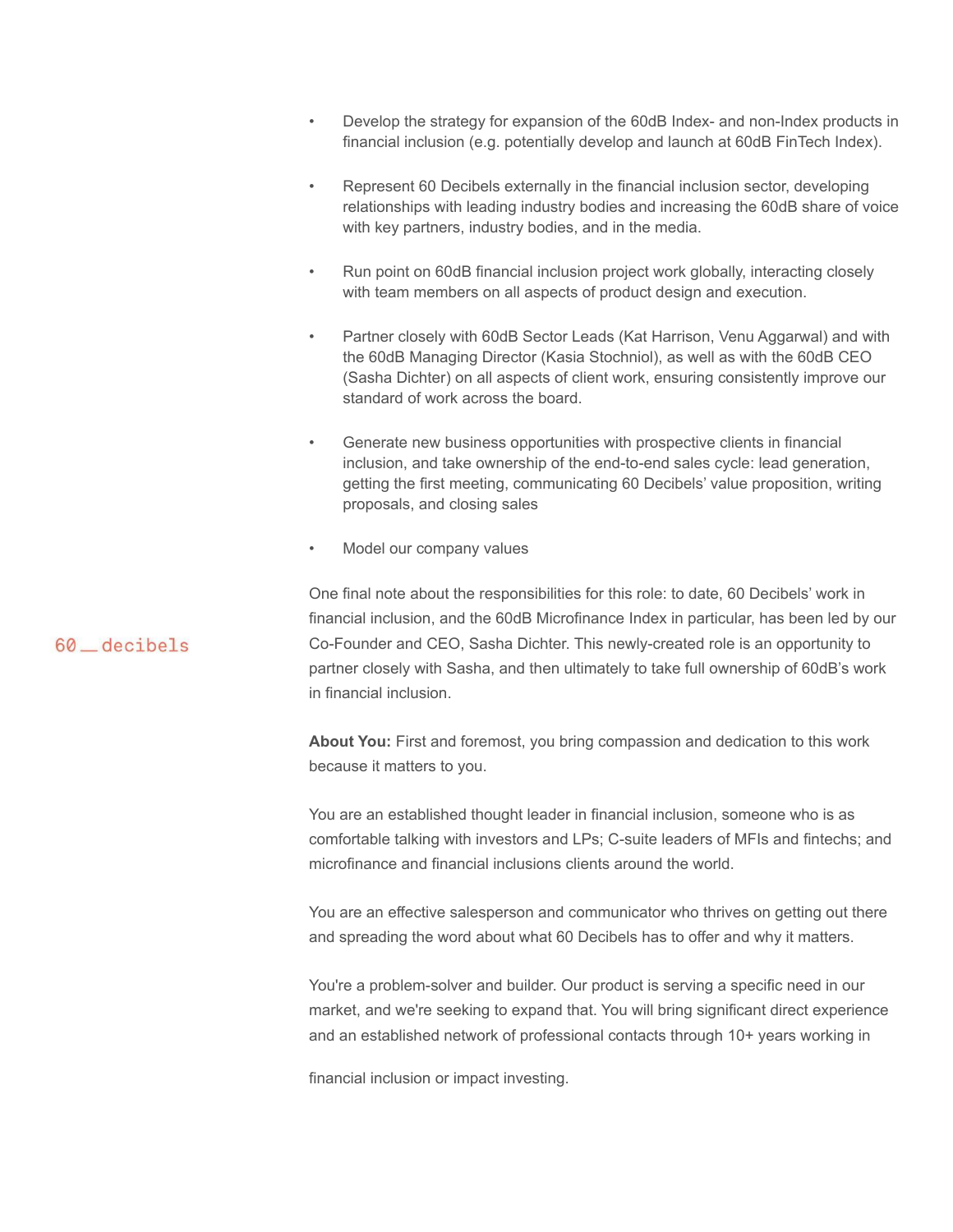Other characteristics that will help you succeed in this role and be a great cultural fit: you have a bias towards action—you get your hands dirty—and you actively tackle problems in ways that lead to great outcomes. You successfully balance flexibility and rigor, and embrace taking strategic risks and growing from mistakes. Ultimately, you are eager to do the work to build something new and (we hope) important to the world.

We also expect that most candidates will have had the following experiences / attributes. If your experience set differs, but you think you're the right person for the job, say that in your application.

- Deep experience in financial inclusion, specifically in impact measurement
- Direct sales, investor relations or fundraising experience: you can demonstrate that you've had success in sales, and you have 10+ years of relevant client-facing professional experience.
- Superb communication skills, both verbal and written. You are a confident and experienced multi-level communicator and an engaging presenter.
- Great core skills of problem solving, analysis (including statistics), and project management. And great soft skills, plus the understanding that they're not really "soft" at all.

### 60 \_decibels

- Knowledge and passion about supporting business to tackle global challenges, and first-hand appreciation for the role that good stakeholder engagement can play to make that happen.
- Comfort in a fast-paced, entrepreneurial environment; awesome ability to prioritize and manage multiple workstreams; general interest in and orientation to technology.

## Interested in applying?

**Deadline**: Candidates are encouraged to apply early, as applications will be reviewed on a rolling basis. The deadline to apply is July 15.

**Location**: The Financial Inclusion Lead will ideally work in one of our offices in Bengaluru, London, Nairobi or New York. In exceptional circumstances we will consider a remote-first candidate located in other geographies. Non-remote candidates must be legally authorized to work in one of our four geographies.